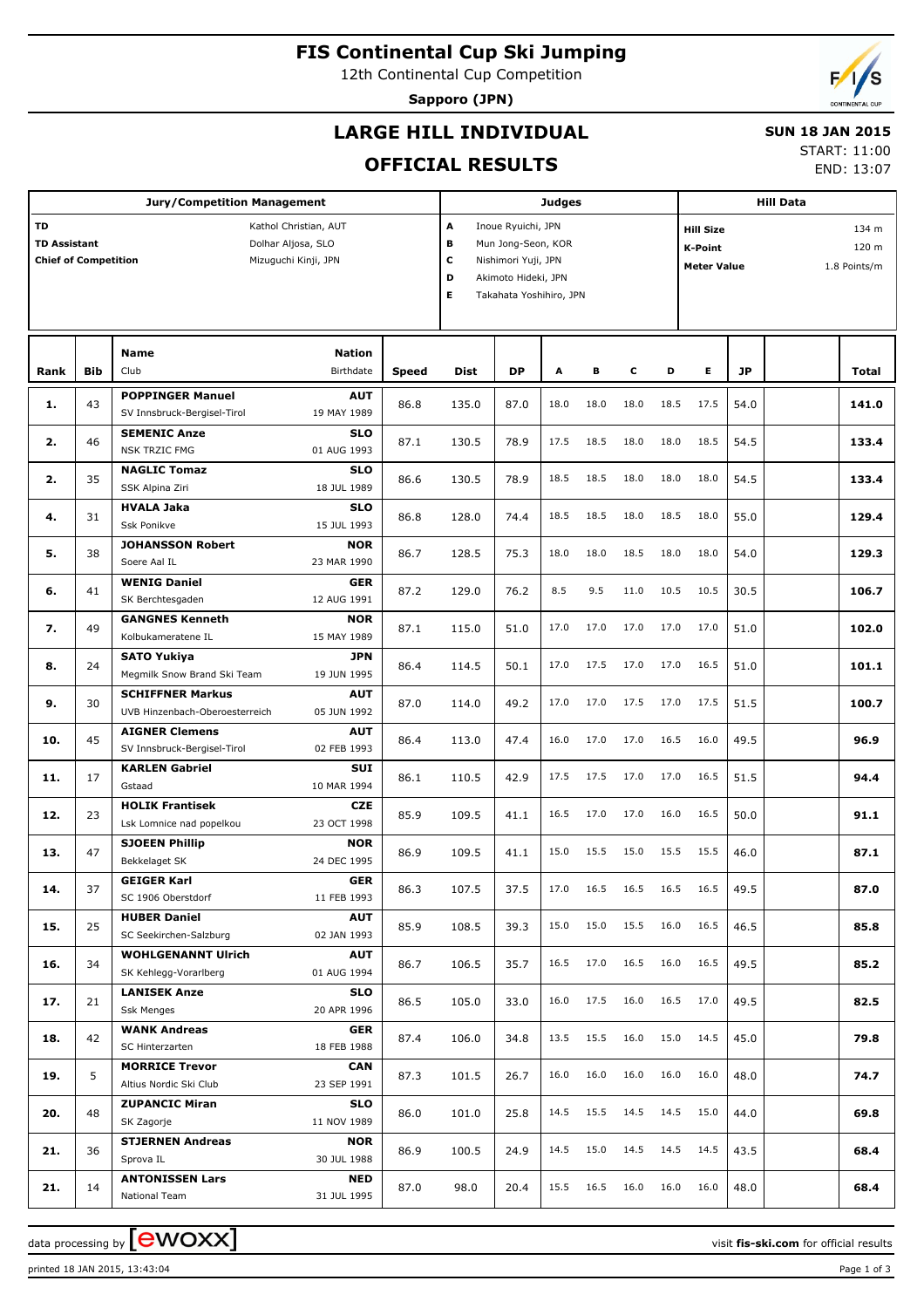# **FIS Continental Cup Ski Jumping**

12th Continental Cup Competition

**Sapporo (JPN)**

## **LARGE HILL INDIVIDUAL**

## **SUN 18 JAN 2015**

# **OFFICIAL RESULTS**

START: 11:00

|      |                |                                           |                            | UFFILIAL KESULIS |             |           |      |      |                          |              |              |           | END: 13:07   |
|------|----------------|-------------------------------------------|----------------------------|------------------|-------------|-----------|------|------|--------------------------|--------------|--------------|-----------|--------------|
|      |                | <b>Name</b><br>Club                       | <b>Nation</b><br>Birthdate |                  |             |           |      |      |                          | D            |              |           |              |
| Rank | <b>Bib</b>     |                                           |                            | <b>Speed</b>     | <b>Dist</b> | <b>DP</b> | A    | в    | c                        |              | Е            | <b>JP</b> | <b>Total</b> |
| 23.  | 27             | <b>ALTENBURGER Florian</b>                | <b>AUT</b>                 | 86.3             | 99.0        | 22.2      | 14.5 | 16.0 | 15.0                     | 14.5         | 15.0         | 44.5      | 66.7         |
|      |                | SC Seekirchen-Salzburg                    | 02 NOV 1993                |                  |             |           |      |      |                          |              |              |           |              |
| 24.  | 22             | <b>EGLOFF Luca</b>                        | SUI                        | 86.9             | 96.0        | 16.8      | 16.0 | 15.5 | 15.5                     | 16.0         | 16.0         | 47.5      | 64.3         |
|      |                | Grabserberg                               | 06 JUN 1995                |                  |             |           |      |      |                          |              |              |           |              |
| 25.  | 11             | <b>INNGJERDINGEN Christian</b>            | <b>SWE</b>                 | 86.6             | 95.5        | 15.9      | 15.0 | 15.5 | 16.0                     | 16.0         | 16.0         | 47.5      | 63.4         |
|      |                | Holmens If                                | 19 DEC 1996                |                  |             |           |      |      |                          |              |              |           |              |
| 26.  | 28             | <b>KLINGA Sebastian</b>                   | <b>FIN</b>                 | 86.2             | 94.0        | 13.2      | 16.0 | 16.0 | 16.0                     | 15.5         | 16.0         | 48.0      | 61.2         |
|      |                | Lahden Hiihtoseura                        | 26 APR 1992                |                  |             |           |      |      |                          |              |              |           |              |
| 27.  | 19             | <b>JOHNSON Anders</b>                     | <b>USA</b>                 | 86.5             | 93.5        | 12.3      | 16.0 | 16.5 | 15.5                     | 15.5         | 16.0         | 47.5      | 59.8         |
|      |                | Park City Nordic                          | 23 APR 1989                |                  |             |           |      |      |                          |              |              |           |              |
| 28.  | 33             | <b>RHOADS William</b>                     | <b>USA</b>                 | 86.6             | 93.0        | 11.4      | 16.0 | 16.0 | 15.5                     | 15.5         | 16.0         | 47.5      | 58.9         |
|      |                | <b>UOP Sports Clubs</b>                   | 08 JUN 1995                |                  |             |           |      |      |                          |              |              |           |              |
| 29.  | 44             | <b>PEIER Killian</b>                      | SUI                        | 85.9             | 92.0        | 9.6       | 16.0 | 16.0 | 15.5                     | 15.5         | 16.0         | 47.5      | 57.1         |
|      |                | Vallee du Joux                            | 28 MAR 1995                |                  |             |           |      |      |                          |              |              |           |              |
| 30.  | 26             | <b>NIEMI Sami</b>                         | <b>FIN</b>                 | 86.4             | 93.5        | 12.3      | 14.0 | 14.5 | 14.5                     | 14.0<br>15.5 | 15.5<br>15.5 | 43.0      | 55.3         |
|      |                | Ounasyaaran Hiihtoseura                   | 16 FEB 1991                |                  |             |           |      |      |                          |              |              |           |              |
| 31.  | 6              | <b>WATANABE Rikuta</b>                    | JPN                        | 86.0             | 90.5        | 6.9       | 15.5 | 16.0 | 15.5                     |              |              | 46.5      | 53.4         |
|      |                | Nihon University                          | 09 JUL 1995                |                  |             |           |      |      |                          |              |              |           |              |
| 32.  | 40             | <b>QUECK Danny</b><br>WSV 08 Lauscha      | <b>GER</b><br>17 SEP 1989  | 86.3             | 90.0        | 6.0       | 14.0 | 14.5 | 14.0                     | 14.0         | 14.0         | 42.0      | 48.0         |
|      |                |                                           |                            |                  |             |           |      |      |                          |              |              |           |              |
| 32.  | 8              | <b>KIM Hyun-ki</b>                        | <b>KOR</b><br>09 FEB 1983  | 86.5             | 90.0        | 6.0       | 14.5 | 14.0 | 14.0                     | 14.0         | 14.0         | 42.0      | 48.0         |
|      |                | High1 Resort<br><b>POLYCHRONIDIS Nico</b> | <b>GRE</b>                 |                  |             |           |      |      |                          |              |              |           |              |
| 34.  | 12             | EOS Dramas                                | 08 NOV 1989                | 86.2             | 88.5        | 3.3       | 14.0 | 14.0 | 14.0                     | 14.5         | 14.5         | 42.5      | 45.8         |
|      |                | <b>BICKNER Kevin</b>                      | <b>USA</b>                 |                  |             |           |      |      | 15.5                     |              |              |           |              |
| 35.  | 10             | Norge Ski Club                            | 23 SEP 1996                | 86.1             | 84.5        | $-3.9$    | 15.5 | 15.5 |                          | 15.5         | 15.5         | 46.5      | 42.6         |
|      |                | <b>STURSA Vojtech</b>                     | <b>CZE</b>                 |                  |             | $-0.3$    | 13.5 |      |                          | 14.0         | 14.0         | 41.5      |              |
| 36.  | 18             | Dukla Liberec                             | 03 AUG 1995                | 86.3             | 86.5        |           |      | 13.5 | 14.0                     |              |              |           | 41.2         |
|      |                | <b>CINTIMAR Muhammet Irfan</b>            | <b>TUR</b>                 |                  |             |           |      |      |                          |              |              |           |              |
| 37.  | $\mathbf{1}$   |                                           | 16 JUL 1997                | 86.2             | 83.0        | $-6.6$    | 15.5 | 15.5 | 15.5                     | 14.5         | 15.5         | 46.5      | 39.9         |
|      |                | <b>HAUER Joachim</b>                      | <b>NOR</b>                 |                  |             |           |      |      |                          |              |              |           |              |
| 38.  | 15             | Bekkelaget SK                             | 02 FEB 1991                | 86.0             | 84.5        | $-3.9$    | 14.0 | 14.0 | 14.0                     | 14.5         | 14.5         | 42.5      | 38.6         |
|      |                | <b>DEMIR Ayberk</b>                       | <b>TUR</b>                 |                  |             |           |      |      |                          |              |              |           |              |
| 39.  | $\overline{4}$ |                                           | 14 FEB 1997                | 86.7             | 82.0        | $-8.4$    | 15.5 | 15.5 | 15.5                     | 15.5         | 15.5         | 46.5      | 38.1         |
|      |                | <b>PASCHKE Pius</b>                       | <b>GER</b>                 |                  |             |           |      |      |                          | 14.0 13.5    |              |           |              |
| 40.  | 32             | WSV Kiefersfelden                         | 20 MAY 1990                | 85.7             | 84.0        | $-4.8$    | 14.5 | 14.5 | 13.0                     |              |              | 42.0      | 37.2         |
|      |                | <b>LARINTO Ville</b>                      | <b>FIN</b>                 |                  |             |           |      |      |                          |              |              |           |              |
| 41.  | 29             | Lahden Hiihtoseura                        | 11 APR 1990                | 86.3             | 83.0        | $-6.6$    | 14.0 | 14.0 | 14.0                     |              | 14.5 14.5    | 42.5      | 35.9         |
|      |                | <b>BAZHENOV Aleksandr</b>                 | <b>RUS</b>                 |                  |             |           | 13.5 | 14.5 |                          |              | 14.5 14.0    |           |              |
| 41.  | 13             |                                           | 13 JUL 1995                | 87.0             | 83.0        | $-6.6$    |      |      | 14.0                     |              |              | 42.5      | 35.9         |
| 43.  | $\overline{7}$ | <b>SHISHKIN Vadim</b>                     | <b>RUS</b>                 |                  |             | $-8.4$    | 14.0 | 14.0 | 14.5                     |              | 14.5 14.0    | 42.5      | 34.1         |
|      |                | Nishniy Tagil                             | 02 NOV 1995                | 85.6             | 82.0        |           |      |      |                          |              |              |           |              |
| 44.  | $\overline{2}$ | <b>VESELOV Denis</b>                      | <b>RUS</b>                 | 85.4             | 82.0        | $-8.4$    | 14.0 | 14.0 | 13.5                     |              | 14.0 14.0    | 42.0      |              |
|      |                |                                           | 03 FEB 1991                |                  |             |           |      |      |                          |              |              |           | 33.6         |
| 45.  | 16             | <b>HARADA Yumu</b>                        | <b>JPN</b>                 | 86.8             | 81.0        | $-10.2$   | 14.0 | 14.0 | 14.0                     | 14.5         | 14.5         | 42.5      | 32.3         |
|      |                | Megmilk Snow Brand Ski Team               | 15 SEP 1990                |                  |             |           |      |      |                          |              |              |           |              |
| 46.  | 3              | <b>KARTA Samet</b>                        | <b>TUR</b>                 | 86.6             | 89.0        | 4.2       | 6.0  | 7.5  | 7.0                      | 6.0          | 6.5          | 19.5      | 23.7         |
|      |                |                                           | 09 SEP 1993                |                  |             |           |      |      |                          |              |              |           |              |
| 47.  | 9              | <b>NORDIN Carl</b>                        | <b>SWE</b>                 | 85.5             | 75.0        | $-21.0$   |      |      | 13.5 14.0 13.5 14.0 13.5 |              |              | 41.0      | 20.0         |
|      |                | IF Friska Viljor                          | 23 DEC 1989                |                  |             |           |      |      |                          |              |              |           |              |

printed 18 JAN 2015, 13:43:04 Page 2 of 3

data processing by **CWOXX**  $\blacksquare$